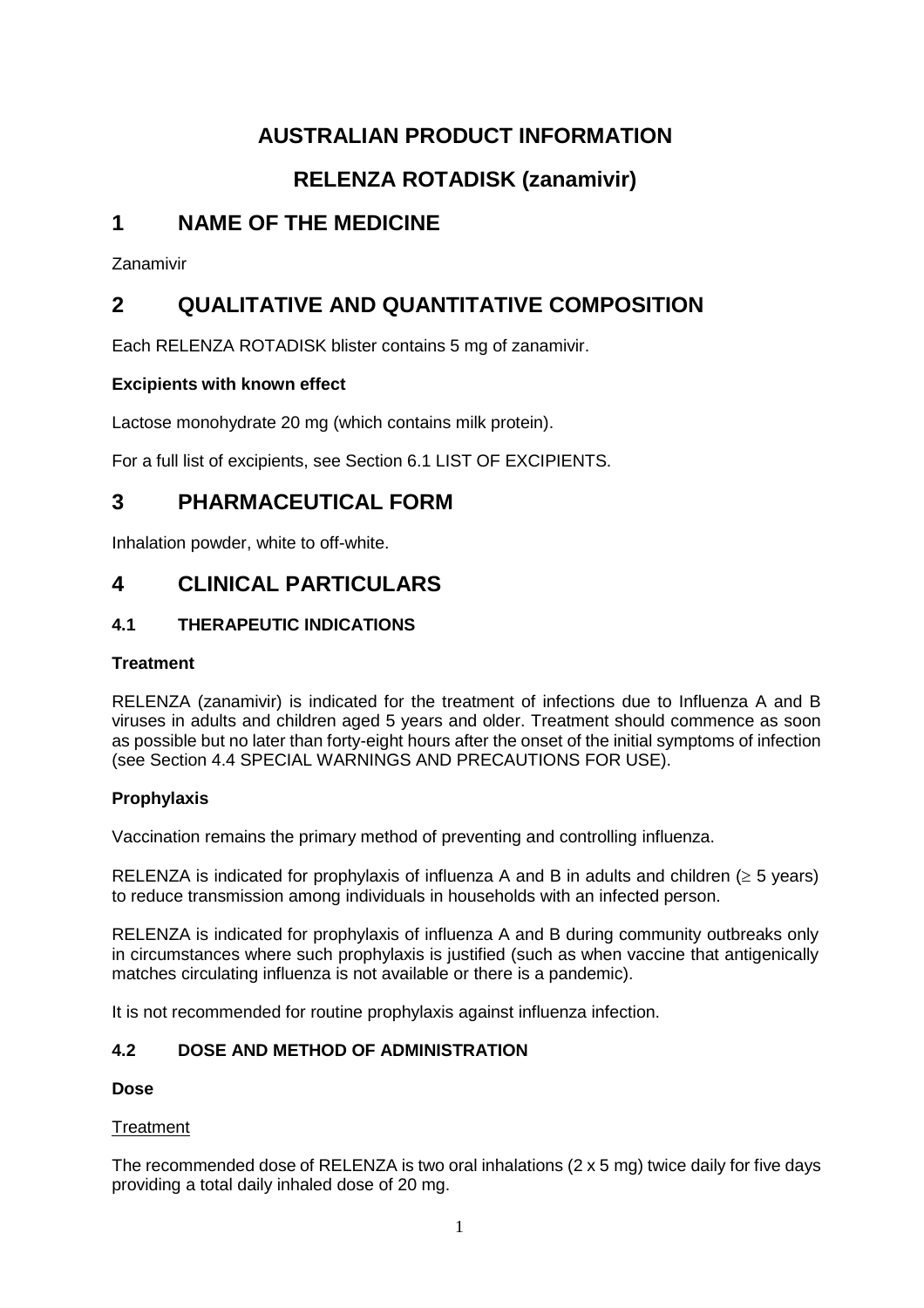Treatment should begin as soon as possible after onset of symptoms for maximum benefit, and at the latest should commence within 48 hours of symptom onset. Administration is by oral inhalation.

#### **Prophylaxis**

The recommended dose of RELENZA is two inhalations (2 x 5 mg) once daily, providing a total daily inhaled dose of 10 mg, for 10 days. This may be increased up to 28 days if the period of exposure risk extends beyond 10 days.

RELENZA ROTADISKS are for pulmonary administration by oral inhalation only, using the DISKHALER device provided. Patients scheduled to take inhaled drugs, for example fast acting bronchodilators, at the same time as RELENZA, should be advised to administer that drug prior to administration of RELENZA (see Section 4.4 SPECIAL WARNINGS AND PRECAUTIONS FOR USE).

#### Special populations

#### *Renal Impairment*

No alteration of dosage or frequency of administration is required (see Section 5.2 PHARMACOKINETIC PROPERTIES, Pharmacokinetics in Renal Impairment).

#### *Hepatic Impairment*

There is currently no experience in this patient population. Zanamivir is not hepatically metabolised and no dose modification is required (see Section 5.2 PHARMACOKINETIC PROPERTIES).

#### *Use in the elderly*

Experience with zanamivir in the elderly  $(\geq 65$  years) is limited. However based on the pharmacokinetic properties of zanamivir no dose modification is required (see Section 5.2 PHARMACOKINETIC PROPERTIES).

#### *Paediatric use*

No dose modification is required (see Section 5.2 PHARMACOKINETIC PROPERTIES, Pharmacokinetics in Paediatric Patients). When zanamivir is prescribed for children, it should be used only under adult supervision.

#### **Method of administration**

Each RELENZA ROTADISK is inserted in the accompanying DISKHALER device. The medication is then inhaled through the mouth using the DISKHALER.

For instructions on preparation of the medicine before administration, see the Patient Instruction Leaflet in every pack.

### **4.3 CONTRAINDICATIONS**

The use of RELENZA is contraindicated in patients with known hypersensitivity to any ingredient of the preparation (see Section 6.1 LIST OF EXCIPIENTS).

RELENZA is contraindicated in patients with severe milk protein allergy.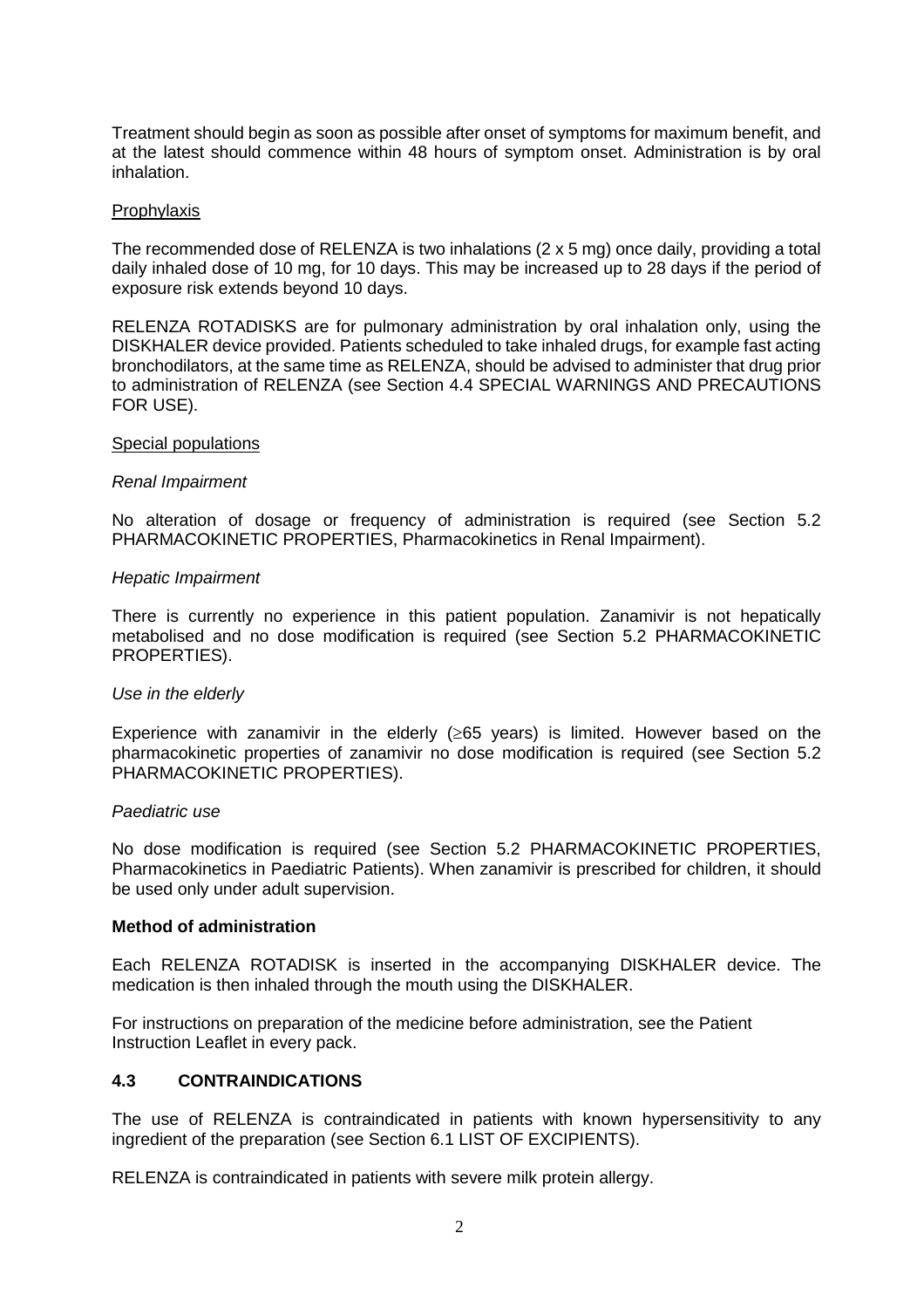# **4.4 SPECIAL WARNINGS AND PRECAUTIONS FOR USE**

Zanamivir is a specific treatment for infections due to Influenza A or B viruses. Use of zanamivir should be limited to patients who have characteristic symptoms of influenza when Influenza A or B virus infections have been documented locally.

Treatment of influenza in patients with severe asthma or other severe chronic respiratory diseases with zanamivir has not been adequately assessed due to the limited number of patients studied. In a placebo controlled study in patients with predominantly mild/moderate asthma and/or Chronic Obstructive Pulmonary Disease there was no evidence of a difference between zanamivir and placebo in forced expiratory volume in one second ( $FEV<sub>1</sub>$ ) or peak expiratory flow rate (PEFR) measured after the end of treatment. For influenza positive patients, there were small differences in favour of zanamivir in mean morning PEFR (12.9 L/min [95% CI 3.0 to 22.9 L/min] p=0.011), and in mean evening PEFR (13.1 L/min [95% CI 3.6 to 22.7  $L/min$ ] p=0.007).

Zanamivir inhalation powder must not be made into an extemporaneous solution for administration by nebulisation or mechanical ventilation. There have been reports of hospitalised patients with influenza who received a solution made with zanamivir inhalation powder administered by nebulisation or mechanical ventilation, including a fatal case where it was reported that the lactose in this formulation obstructed the proper functioning of the equipment. RELENZA ROTADISKS must only be administered using the DISKHALER device provided.

## **Bronchospasm**

There have been some reports of patients being treated for influenza who have experienced bronchospasm and/or decline in respiratory function after the use of zanamivir. The decline in respiratory function is considered possibly related to zanamivir although the causal relationship is difficult to assess as influenza infection can be associated with increased airways hyper responsiveness, and in some patients concurrent medical conditions were present.

Decline in respiratory function should be considered as a potential risk when patients with chronic obstructive pulmonary disease or asthma are considered for treatment with zanamivir. If a decision is made to prescribe RELENZA, the patient should be made aware of the risks of bronchospasm and decline in respiratory function, and should have a fast-acting bronchodilator available. Patients scheduled to take inhaled bronchodilators at the same time as RELENZA should be advised to use their bronchodilators before taking RELENZA (see Section 4.2 DOSE AND METHOD OF ADMINISTRATION). Any patient who experiences a decline in respiratory function and/or symptoms of bronchospasm (such as worsening wheezing and shortness of breath) after use of zanamivir should discontinue the drug and seek medical evaluation.

## **Neuropsychiatric Events**

Influenza can be associated with a variety of neurological and behavioural symptoms which can include events such as seizures, hallucinations, delirium and abnormal behaviour, in some cases resulting in fatal outcomes. These events may occur in the setting of encephalitis or encephalopathy but can occur without obvious severe disease.

There have been postmarketing reports (mostly from Japan and in paediatric patients) of delirium and abnormal behaviour leading to injury in patients with influenza who were receiving neuroaminidase inhibitors, including RELENZA. Because these events were reported voluntarily during clinical practice, estimates of frequency cannot be made, but they appear to be uncommon based on usage data of RELENZA. These events were reported primarily among paediatric patients and often had an abrupt onset and rapid resolution. The contribution of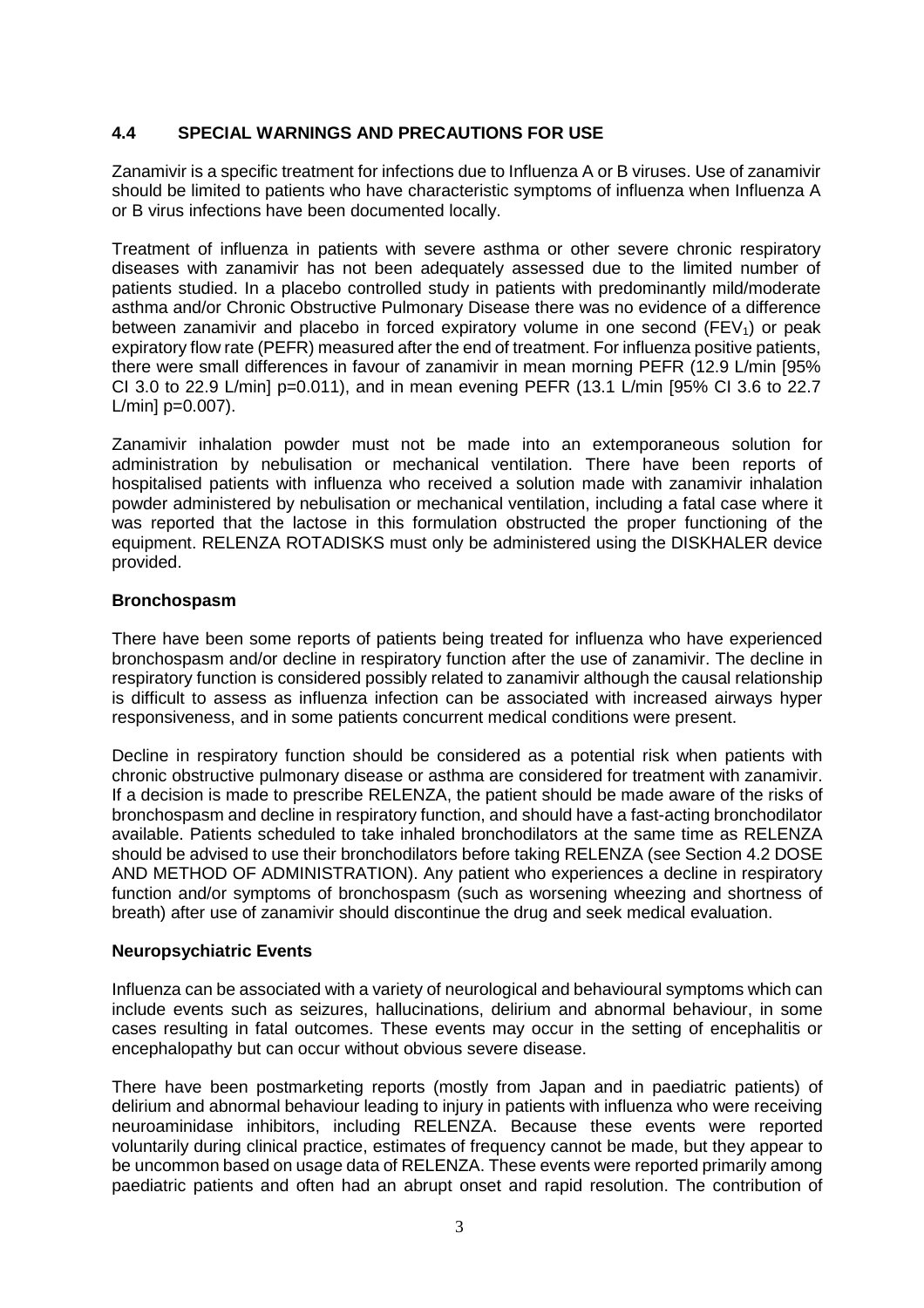RELENZA to these events has not been established. Patients with influenza should be closely monitored for signs of abnormal behaviour. If neuropsychiatric symptoms occur, the risks and benefits of continuing treatment should be evaluated for each patient.

### **Use in the elderly**

Please refer to Section 4.2 DOSE AND METHOD OF ADMINISTRATION, Use in the elderly.

### **Paediatric use**

Please refer to Section 4.2 DOSE AND METHOD OF ADMINISTRATION, Paediatric use.

### **Effects on laboratory tests**

No data available.

### **4.5 INTERACTION WITH OTHER MEDICINES AND OTHER FORMS OF INTERACTIONS**

The potential for clinically significant drug-drug interactions resulting from zanamivir coadministration has been evaluated in a number of *in vitro* screens for effects on antiviral activity and pharmacokinetic disposition. These evaluations have found that the antiviral activity of zanamivir (e.g. with aspirin, ibuprofen, paracetamol, codeine, oxymetazoline, phenylephrine, diphenhydramine, promethazine or AUGMENTIN) as well as the renal excretion of zanamivir (e.g. with cimetidine, ibuprofen, cefuroxime, pseudoephedrine and paracetamol) is unlikely to be affected by drugs administered in influenza patients.

*In vivo*, zanamivir is excreted in urine as unchanged drug and zanamivir clearance closely approximates the glomerular filtration rate. Therefore, there is no evidence that zanamivir is hepatically metabolised or actively transported by renal transporters. *In vitro*, zanamivir is not a substrate of P-glycoprotein (Pgp) nor does it affect human transporters (organic anion, cation, or urate transporters) or cytochrome P450 (CYP) enzymes (CYP1A2, 2A6, 2C9, 2C19, 2D6, 2E1 and 3A4). Clinically significant interactions involving these enzymes and transporters are therefore unlikely.

## **4.6 FERTILITY, PREGNANCY AND LACTATION**

#### **Effects on fertility**

Zanamivir had no adverse effects on fertility, reproductive performance or development of the  $F_1$  generation in the rat. Minor behavioural effects seen in  $F_1$  males at 9 and 90 mg/kg/day in the fertility study were not seen in an additional study using the same dosages and dosing throughout embryo/foetal development. There were no changes seen which were considered to be clinically relevant.

#### **Use in Pregnancy**

## **(Pregnancy Category B1)**

There is limited experience with the use of zanamivir during pregnancy reported during clinical trials and post marketing experience. The safe use of zanamivir during pregnancy has not been established.

Zanamivir should not be used in pregnancy, especially during the first trimester, unless the possible benefit to the patient is thought to outweigh any possible risk to the foetus.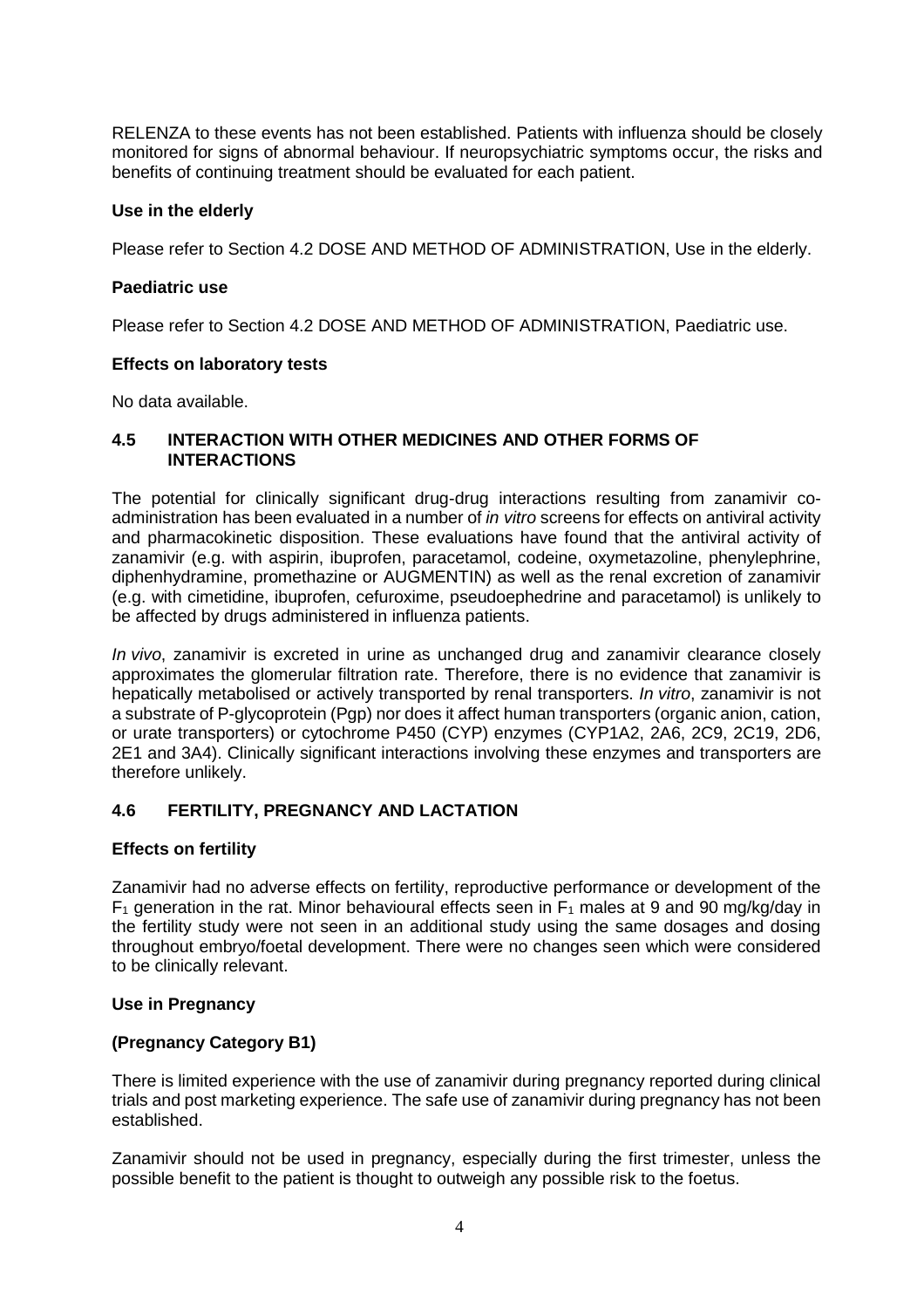There is no information on placental transfer of zanamivir in humans. Zanamivir crosses the placenta in rats and rabbits. Thirty minutes following intravenous administration of radiolabelled zanamivir (10 mg/kg) to rats on day 12 and 19 of pregnancy, low levels of placental transfer were noted (0.04% and 0.02%, respectively). Studies of embryofetal development showed no evidence of malformations in rats or rabbits with repeated intravenous doses up to 90 mg/kg/day, nor in rats administered subcutaneous doses up to 80 mg/kg/day, three times daily, resulting in total daily systemic exposures (AUCs) in the latter study of up to 1050 times the clinical exposure.

# **Use in lactation**

There is no information on secretion of zanamivir in milk in humans. In rats, the drug has been found to be secreted into milk, although this did not appear to affect the peri- and post-natal development of the offspring.

As experience is limited, the use of zanamivir in nursing mothers should be considered only if the possible benefit to the mother is thought to outweigh any possible risk to the infant.

# **4.7 EFFECTS ON ABILITY TO DRIVE AND USE MACHINES**

There have been no reported effects of zanamivir on driving performance or the ability to operate machinery. Detrimental effect on such activities is not predicted from the pharmacology of the drug.

# **4.8 ADVERSE EFFECTS (UNDESIRABLE EFFECTS)**

## **Treatment studies**

In clinical studies, including those studies with high risk patients (the elderly, and patients with chronic medical conditions), the adverse events reported were similar in the RELENZA and placebo groups. Table 1 lists common adverse events occurring at an incidence of ≥2% reported during treatment and post-treatment in 5 major placebo-controlled influenza treatment clinical trials in adults, irrespective of the investigator's assessment of the possible relationship to study drug.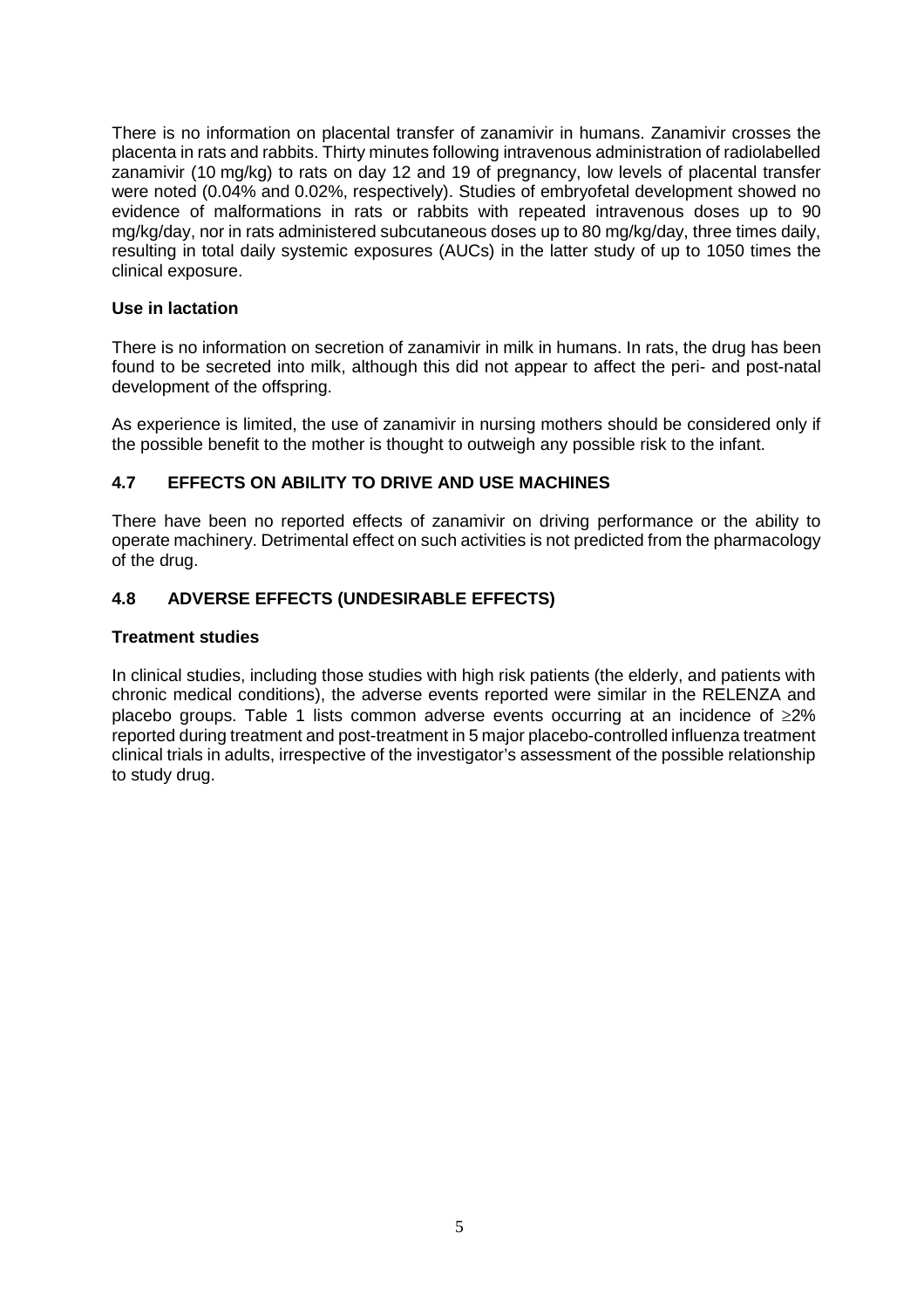# **Table 1. Percentage of Patients Reporting Common Adverse Events**

| <b>Adverse Event</b>                  | <b>During Treatment</b>     |                  | <b>Post-treatment</b> |            |
|---------------------------------------|-----------------------------|------------------|-----------------------|------------|
|                                       | <b>Placebo</b><br>$(n=973)$ | <b>Zanamivir</b> | <b>Placebo</b>        | Zanamivir  |
|                                       |                             | $(n=1703)$       | $(n=973)$             | $(n=1703)$ |
| Any event                             | 39%                         | 35%              | 26%                   | 24%        |
| Ear, nose and throat                  |                             |                  |                       |            |
| Nasal signs and symptoms              | 4%                          | 3%               | 3%                    | 3%         |
| Throat and tonsil discomfort and pain | 2%                          | 2%               | 2%                    | 2%         |
| Ear, nose and throat infections       | 2%                          | 2%               | 2%                    | 2%         |
| <b>Gastrointestinal</b>               |                             |                  |                       |            |
| Nausea and vomiting                   | 4%                          | 4%               | 1%                    | 1%         |
| Diarrhoea                             | 3%                          | 2%               | 1%                    | 1%         |
| Lower respiratory                     |                             |                  |                       |            |
| Cough                                 | 3%                          | 2%               | 3%                    | 2%         |
| <b>Bronchitis</b>                     | 3%                          | 1%               | 2%                    | 1%         |
| <b>Neurology</b>                      |                             |                  |                       |            |
| Headaches                             | 3%                          | 3%               | 4%                    | 4%         |

**(Incidence** ≥**2%): Major Treatment Studies in adults, irrespective of causality**

The percentage of patients reporting adverse events and the type during-treatment and posttreatment adverse events was similar for zanamivir and placebo groups. Most common adverse events were indistinguishable from signs and symptoms of influenza-like illness. Diarrhoea, dizziness, nausea and vomiting have been reported but there was no clear causal association with study treatment in the adult studies.

The nature and frequency of reports of adverse events in children (Study NAI30009) was similar to that reported in adults. 2% of both placebo and zanamivir recipients respectively reported adverse events thought to be drug-related.

## **Prophylaxis studies**

Adverse events that occurred with an incidence of  $\geq 1.5\%$  in the 4 prophylaxis studies are listed in Table 2.

## **Table 2. Summary of Adverse Events** ≥**1.5% Incidence During Prophylaxis Studies in Adults, Adolescents, and Children\***

| <b>Adverse Event</b>                  | <b>Household Studies</b><br>NAI30010, NAI30031 |                                                   | <b>Community Studies</b><br><b>NAIA3005, NAI30034</b> |                           |
|---------------------------------------|------------------------------------------------|---------------------------------------------------|-------------------------------------------------------|---------------------------|
|                                       | <b>RELENZA</b><br>contacts<br>$(n = 1,068)$    | Placebo <sup>†</sup><br>contacts<br>$(n = 1,059)$ | <b>RELENZA</b><br>$(n = 2,231)$                       | Placebot<br>$(n = 2,239)$ |
| Lower respiratory                     |                                                |                                                   |                                                       |                           |
| Viral respiratory infections          | 13%                                            | 19%                                               | 3%                                                    | 4%                        |
| Cough                                 | 7%                                             | 9%                                                | 17%                                                   | 18%                       |
| Bronchospasm-like events              | $< 1\%$                                        | $1\%$                                             | 2%                                                    | 3%                        |
| <b>Neurologic</b>                     |                                                |                                                   |                                                       |                           |
| Headaches                             | 13%                                            | 14%                                               | 24%                                                   | 26%                       |
| Ear, nose, and throat                 |                                                |                                                   |                                                       |                           |
| Nasal signs and symptoms              | 12%                                            | 12%                                               | 12%                                                   | 13%                       |
| Throat and tonsil discomfort and pain | 8%                                             | 9%                                                | 19%                                                   | 20%                       |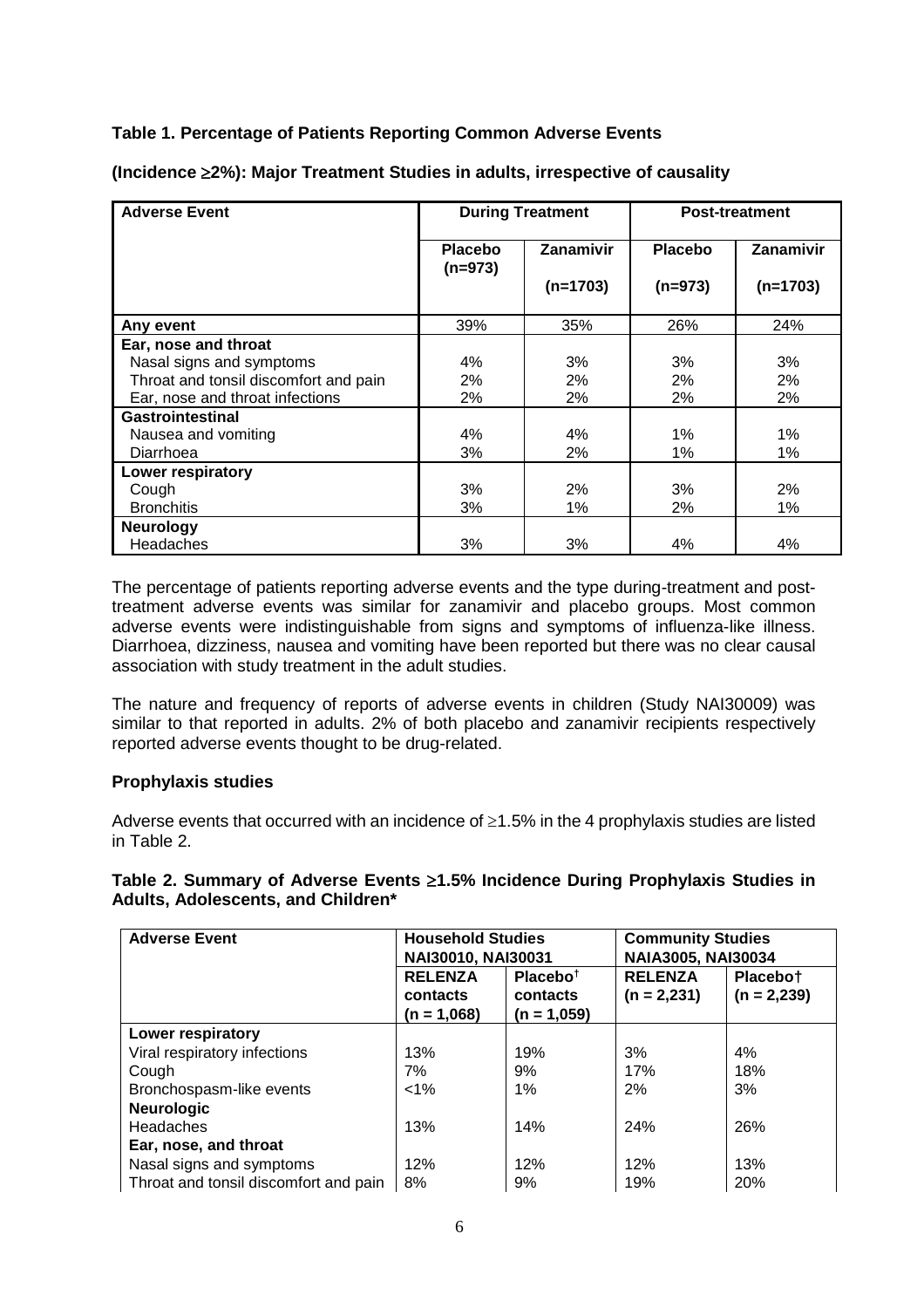| <b>Adverse Event</b>                 | <b>Household Studies</b><br>NAI30010, NAI30031 |                      | <b>Community Studies</b><br>NAIA3005, NAI30034 |               |
|--------------------------------------|------------------------------------------------|----------------------|------------------------------------------------|---------------|
|                                      | <b>RELENZA</b>                                 | Placebo <sup>t</sup> | <b>RELENZA</b>                                 | Placebot      |
|                                      | contacts                                       | contacts             | $(n = 2,231)$                                  | $(n = 2,239)$ |
|                                      | $(n = 1,068)$                                  | $(n = 1,059)$        |                                                |               |
| Nasal inflammation                   | $1\%$                                          | 2%                   |                                                |               |
| Ear, nose, throat infections         |                                                |                      | 2%                                             | 2%            |
| <b>Musculoskeletal</b>               |                                                |                      |                                                |               |
| Muscle pain                          | 3%                                             | 3%                   | 8%                                             | 8%            |
| Musculoskeletal pain                 |                                                |                      | 6%                                             | 6%            |
| Arthralgia and articular rheumatism  |                                                |                      | 2%                                             | $< 1\%$       |
| <b>Endocrine and metabolic</b>       |                                                |                      |                                                |               |
| Feeding problems                     | 2%                                             | 2%                   | 4%                                             | 4%            |
| (decreased or increased appetite and |                                                |                      |                                                |               |
| anorexia)                            |                                                |                      |                                                |               |
| Gastrointestinal                     |                                                |                      |                                                |               |
| Nausea and vomiting                  | $1\%$                                          | 2%                   | 2%                                             | 3%            |
| Diarrhoea                            |                                                |                      | 2%                                             | 2%            |
| <b>Non-site specific</b>             |                                                |                      |                                                |               |
| Malaise and fatigue                  | 5%                                             | 5%                   | 8%                                             | 8%            |
| Temperature regulation disturbances  | 5%                                             | 4%                   | 9%                                             | 10%           |
| (fever and/or chills)                |                                                |                      |                                                |               |

In prophylaxis studies symptoms associated with influenza-like illness were captured as adverse events; subjects were enrolled during a winter respiratory season during which time any symptoms that occurred were captured as adverse events.

† Because the placebo consisted of inhaled lactose powder, which is also the vehicle for the active drug, some adverse events occurring at similar frequencies in different treatment groups could be related to lactose vehicle inhalation.

The frequency and nature of adverse events reported during prophylaxis for all four studies were very similar between the placebo and zanamivir groups. The most commonly reported adverse events during prophylaxis were headaches, throat and tonsil discomfort and pain, cough, and nasal signs and symptoms, which are typical of the signs and symptoms of influenza and other viral respiratory infections.

There were no notable differences in the frequency and nature of adverse events between placebo and zanamivir in paediatric subgroups (ages 5 to 11 and 12 to 16 years).

## **High Risk Population**

In a treatment study in asthma and/or COPD patients (NAI30008), the proportion of patients reporting adverse events that were thought to be related to treatment was the same for both zanamivir and placebo recipients (9%).

The proportion of high risk patients reporting drug-related adverse events was the same for both zanamivir and placebo recipients (10%) when the data was combined for 8 major placebocontrolled influenza treatment clinical trials. There were 7 studies in adult, including NAI30008, and one study in paediatric patients.

Inhaled zanamivir had an acceptable safety profile in prophylactic use in high risk subjects in Study NAI30034. In general, the frequency and nature of adverse events was similar across treatment groups for subjects with each category of underlying high-risk condition.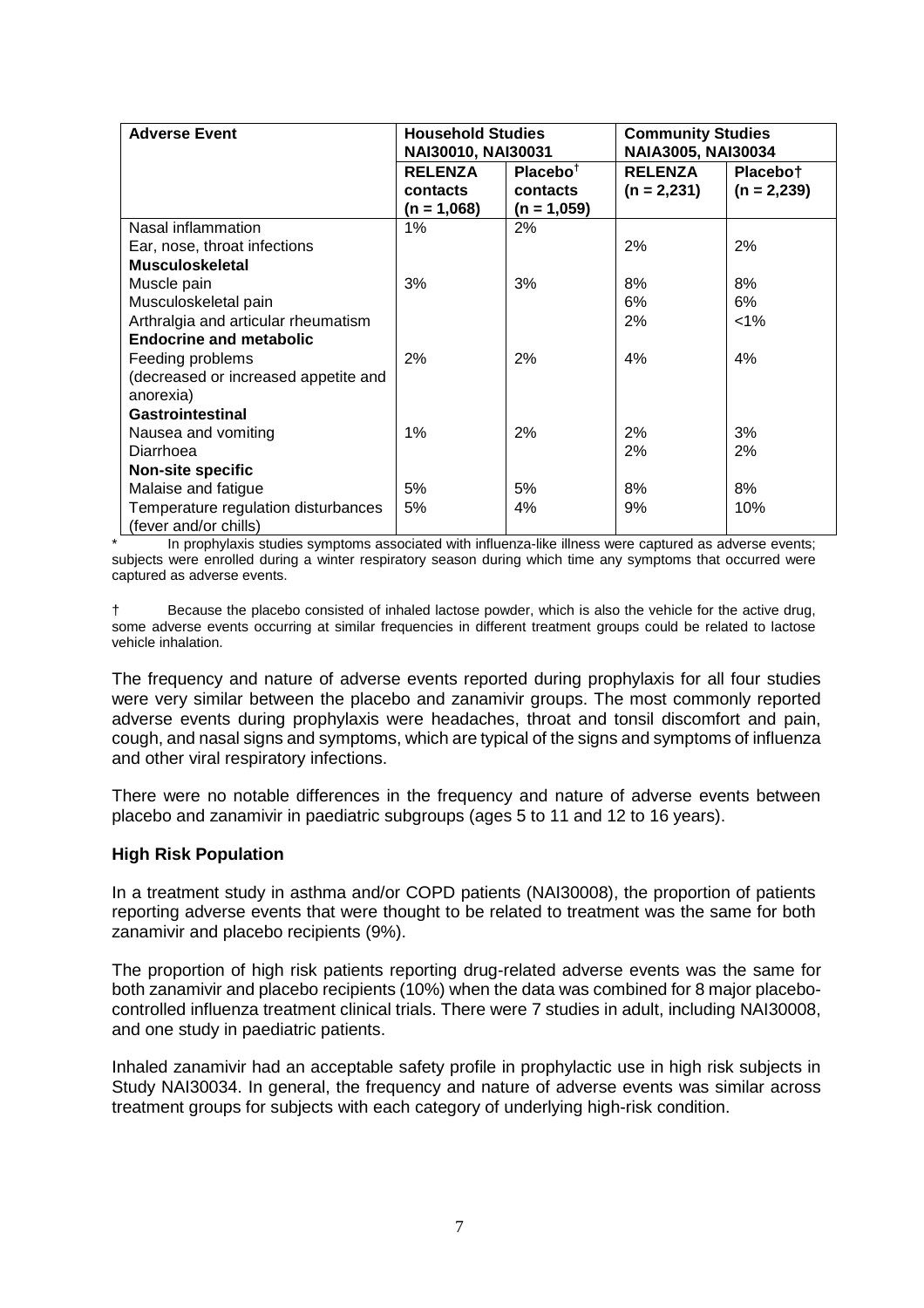# **Post-marketing experience**

The following events have been identified during post-approval use of zanamivir (RELENZA) for the treatment of influenza:

## **General**

Very rare (<1/10,000): allergic-type reactions, including anaphylactic and anaphylactoid reactions, facial and oropharyngeal oedema

### Nervous systems disorders

*Very rare (<1/10,000):* vasovagal-like reactions have been reported in patients with influenza symptoms, such as fever and dehydration, shortly following inhalation of zanamivir

## **Respiratory**

Very rare (<1/10,000): bronchospasm, dyspnea

#### Skin and subcutaneous tissue disorders

Very rare (<1/10,000): rash, urticaria, severe skin reactions including Erythema Multiforme, Stevens-Johnson syndrome, Toxic epidermal necrolysis.

Reporting suspected adverse reactions after registration of the medicinal product is important. It allows continued monitoring of the benefit-risk balance of the medicinal product. Healthcare professionals are asked to report any suspected adverse reactions at [https://www.tga.gov.au/reporting-problems.](https://www.tga.gov.au/reporting-problems)

## **4.9 OVERDOSE**

Reports of overdoses with inhaled zanamivir have been received during post-marketing experience. The reported clinical signs or symptoms were similar to those observed with therapeutic doses of inhaled zanamivir and the underlying disease. Doses up to 96 mg/day (approximately 5 times the maximum recommended daily dose) have been administered intranasally without adverse effects. Additionally, systemic exposure following intravenous administration of up to 1200 mg/day for five days showed no adverse effect.

No specific action is required in the event of an overdose.

Further management should be as clinically indicated or as recommended by the national poisons centre. For information on the management of overdose, contact the Poison Information Centre on 131126 (Australia).

# **5 PHARMACOLOGICAL PROPERTIES**

## **5.1 PHARMACODYNAMIC PROPERTIES**

# **Mechanism of action**

#### Pharmacodynamics

Zanamivir is a potent and highly selective inhibitor of the influenza virus surface enzyme, neuraminidase. Viral neuraminidase may facilitate access of virus to cell surfaces and aid the release of newly formed virus particles from infected cells, to allow viral infection of other cells.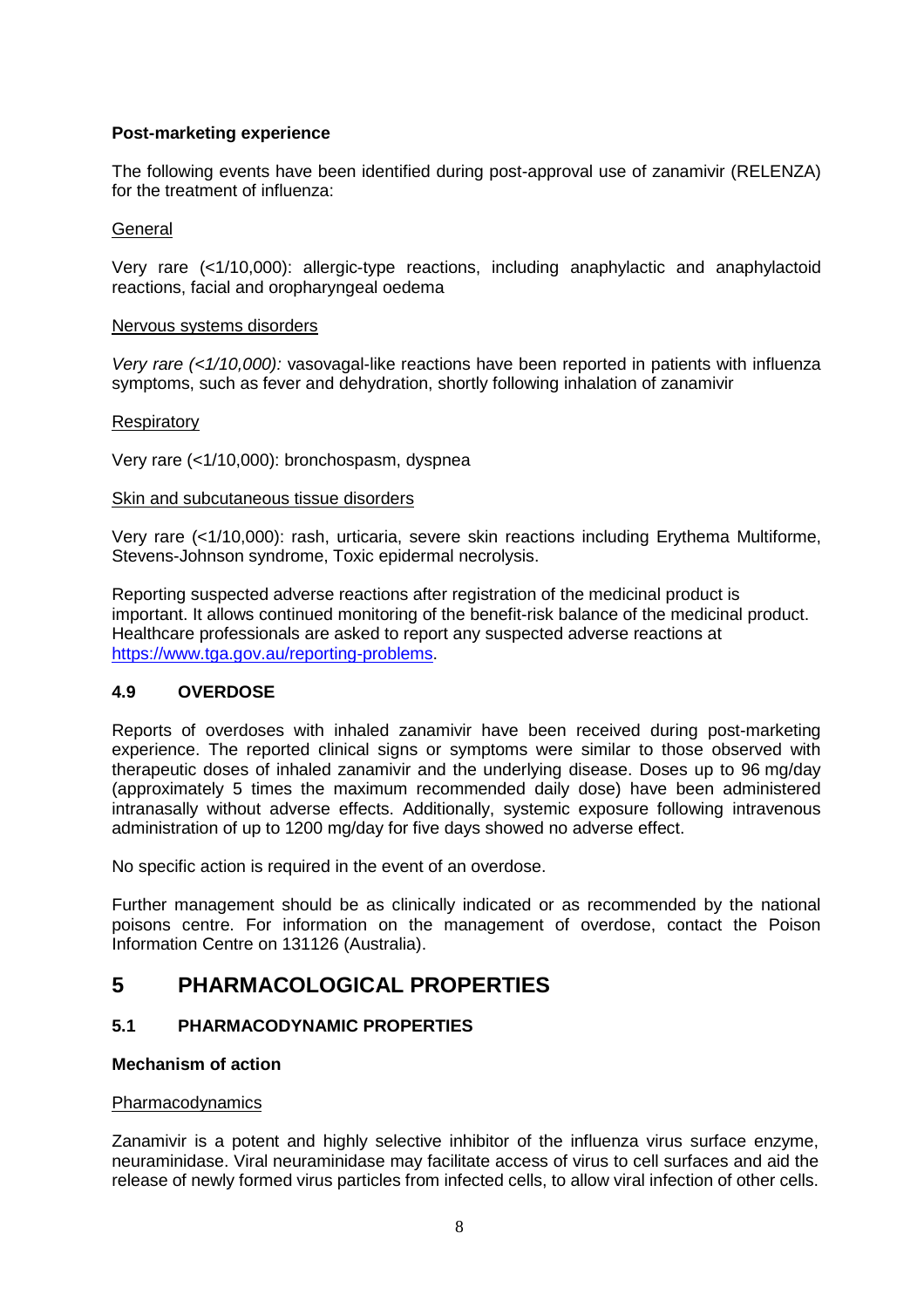The inhibition of this enzyme is demonstrated by both *in vitro* and *in vivo* activity against influenza A and B virus replication and encompasses all known neuraminidase subtypes of influenza A viruses.

Influenza viral replication is confined to the superficial epithelium of the respiratory tract. The activity of zanamivir is extracellular; it inhibits the release of infective influenza virions from the epithelial cells of the respiratory tract, thereby reducing the propagation of both influenza A and B viruses. The efficacy of zanamivir following oral inhalation to the respiratory tract has been confirmed in clinical studies. Clinical trial data have shown that treatment of acute influenza with zanamivir produces reductions in virus shedding from the respiratory tract compared to placebo. Emergence of virus with reduced susceptibility to zanamivir in the clinical trials of zanamivir was rare.

When taken as recommended for the treatment of influenza, zanamivir alleviates and reduces duration of influenza symptoms in patients aged 5 years and older. The efficacy of zanamivir is optimal if treatment is initiated as early as possible after symptom onset**.** The efficacy of zanamivir administered more than 48 hours after the onset of symptoms has not been demonstrated. When taken as recommended for the prophylaxis of influenza, it reduces the incidence of symptomatic influenza in the same population.

### Drug Resistance

Influenza viruses with reduced susceptibility to zanamivir have been recovered *in vitro* by passage of the virus in the presence of increasing concentrations of the drug. Genetic analysis of these viruses showed that the reduced susceptibility *in vitro* to zanamivir is associated with mutations that result in amino acid changes in the viral neuraminidase or viral haemagglutinin or both. Even though exhibiting a drug resistant phenotype *in vitro*, based on *in vivo* studies to date, a virus with such combinations of mutations would be expected to have reduced pathogenicity and transmissibility in the clinical setting.

There has been no detectable emergence of virus to date with reduced susceptibility to zanamivir during the clinical development programme. Data obtained from *in vitro* studies and from clinical treatment and prophylaxis studies suggests that the potential for the development of reduced clinical susceptibility to zanamivir in the future is low.

#### **Clinical trials**

#### **Treatment**

Five Phase III randomised, placebo-controlled, parallel-group, multicentre studies were conducted with zanamivir in the treatment of naturally acquired influenza A and B in adults and adolescents (NAIB3001, NAIA3002, NAIB3002 and NAI30008) and in children aged 5-12 years (NAI30009). The Intent-to-Treat population of the four adult studies and the paediatric study comprised of 2113 and 471 patients respectively; of whom 1075 adults and 224 children received 10 mg zanamivir twice daily by oral inhalation. The proportion of influenza-positive patients across the five studies, ranges from 60% to 78%. Of these, 88**-**91% had influenza A and 9-11% had influenza B in the adult studies. In the paediatric study, there were 65% and 35% influenza A and B cases respectively.

In the adult studies, patients aged 65 years and over, or patients with concurrent cardiovascular conditions (excluding uncomplicated hypertension), respiratory conditions, metabolic conditions, endocrine conditions or who were immunocompromised were considered more vulnerable to complications of influenza and were therefore categorised as 'High Risk' patients.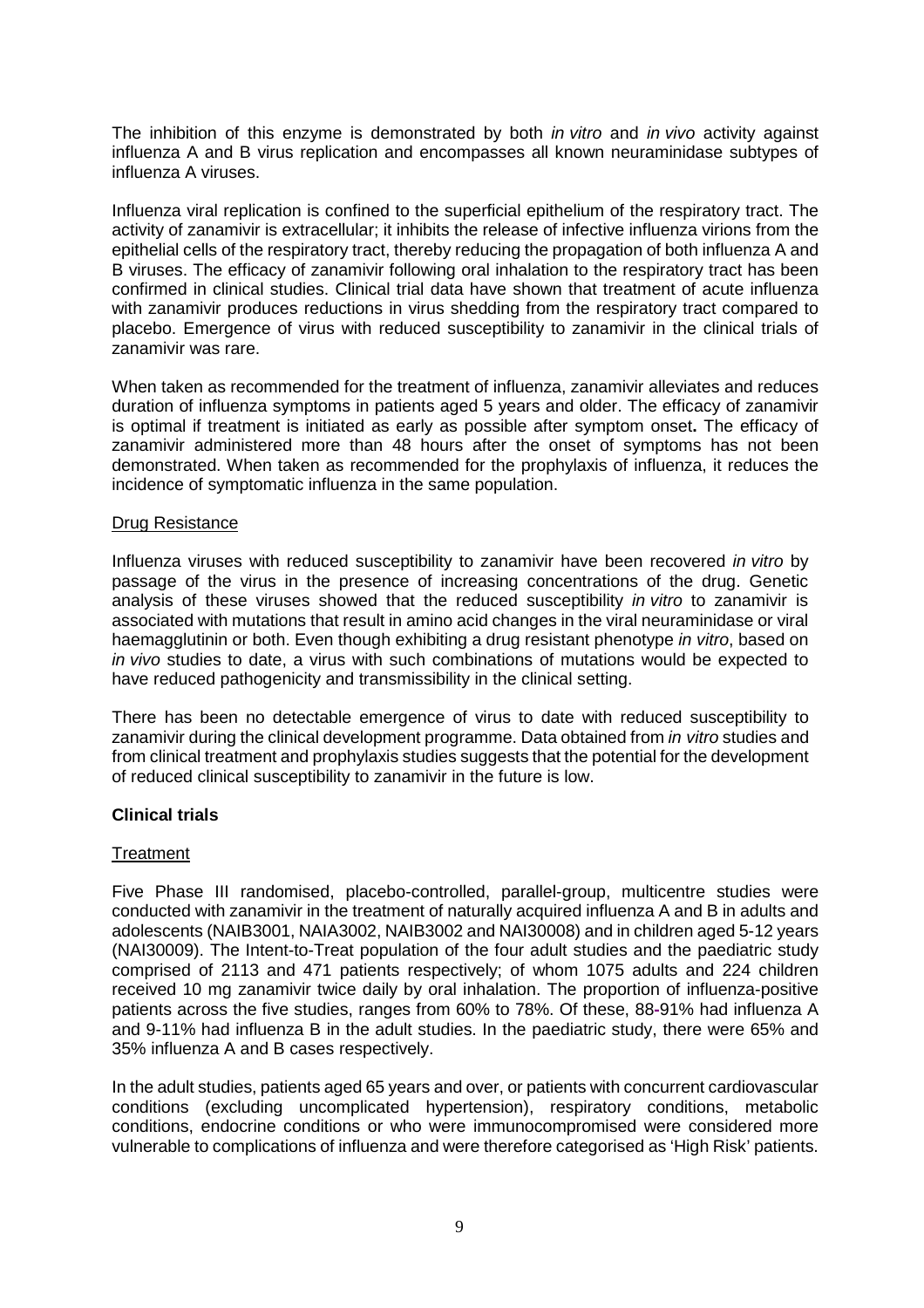Protocols for the five studies were similar. Patients were recruited into studies when influenza was known to be circulating in the community. Eligibility of entry into study was based on the presence of feverishness (NAIB3001) or fever (NAIA3002, NAIB3002 and NAI30008) and at least two of the following: headache, myalgia, cough and sore throat. For the paediatric study (NAI30009), this was simplified to fever, with no clinical evidence of a bacterial infection. Where fever was a criterion, the requirement was temperature  $\geq$  37.8°C except in patients aged 65 vears or older ( $\geq$  37.2°C).

In NAIB3001 and NAI30009, patients were recruited and commenced using study medication within 36 hours of the onset of symptoms, while in NAIA3002 and NAIB3002, patients were recruited and commenced treatment within two calendar days.

The primary endpoint was identical for all four Phase III studies, i.e. time to alleviation of clinically significant signs and symptoms of influenza. Alleviation was defined as no fever (temperature < 37.8°C and feverishness score of 'none') and headache, myalgia, cough and sore throat recorded as 'none' or 'mild' and maintained for 24 hours.

Results of primary endpoint analyses for the Intent-to-Treat and Influenza Positive populations are shown below.

| <b>Study</b>                  | <b>Placebo</b><br>(median | Zanamivir<br>(median | <b>Days</b><br><b>Difference</b> | 95%<br>Confidence | p-value | <b>Placebo</b><br>N | Zanamivir<br>N |
|-------------------------------|---------------------------|----------------------|----------------------------------|-------------------|---------|---------------------|----------------|
|                               | day)                      | day)                 |                                  | <b>Interval</b>   |         |                     |                |
| Intent-to-Treat Population    |                           |                      |                                  |                   |         |                     |                |
| <b>NAIB3001</b>               | 6.5                       | 5.0                  | 1.5                              | 0.5<br>2.25       | 0.011   | 228                 | 227            |
| <b>NAIA3002</b>               | 6                         | 5.5                  | 0.5                              | $-0.5$<br>1.0     | 0.228   | 365                 | 412            |
| <b>NAIB3002</b>               | 7.5                       | 5.0                  | 2.5                              | 0.75<br>3.5       | < 0.001 | 182                 | 174            |
| NAI30008                      | 7.0                       | 6.0                  | 1.0                              | 2.0<br>0.0        | 0.123   | 263                 | 262            |
| NAI30009                      | 5.0                       | 4.5                  | 0.5                              | 1.5<br>0.0        | 0.011   | 247                 | 224            |
| Influenza Positive Population |                           |                      |                                  |                   |         |                     |                |
| <b>NAIB3001</b>               | 6                         | 4.5                  | 1.5                              | 2.5<br>0.5        | 0.004   | 160                 | 161            |
| <b>NAIA3002</b>               | 6                         | 5                    | 1.0                              | 1.5<br>0.0        | 0.078   | 257                 | 312            |
| <b>NAIB3002</b>               | 7.5                       | 5                    | 2.5                              | 1.0<br>4.0        | < 0.001 | 141                 | 136            |
| NAI30008                      | 7.0                       | 5.5                  | 1.50                             | 0.5<br>3.25       | 0.009   | 153                 | 160            |
| NAI30009                      | 5.25                      | 4.0                  | 1.25                             | 0.5<br>2.0        | < 0.001 | 182                 | 164            |

## **Table 3. Median Time (days) to Alleviation of Clinically Significant Influenza Symptoms in Phase III Studies**

The four adult studies included 361 'High Risk' patients treated with zanamivir. Of these, 58 were aged 65 years or older. In a pooled analysis of the Influenza Positive population in the principle phase III treatment studies (NAIB3001, NAIA3002, NAIB3002 and NAI30008) the median time to alleviation of influenza symptoms was reduced by 1.5 days for patients taking RELENZA as compared to placebo (p<0.001). Complications were reduced from 208/711 (29%) of placebo patients to 171/769 (22%) of zanamivir patients (relative risk: 0.77; 95% CI: 0.65 to 0.92; p=0.004). Use of antibiotics for treatment of complications was reduced from 136/711 (19%) of placebo patients to 110/769 (14%) of zanamivir patients (relative risk: 0.76; 95% CI: 0.60 to 0.95; p=0.021).

In the paediatric study, median time to symptom improvement was one day shorter in patients receiving zanamivir compared with placebo. Comparable rates of development of complications were observed between the treatment groups.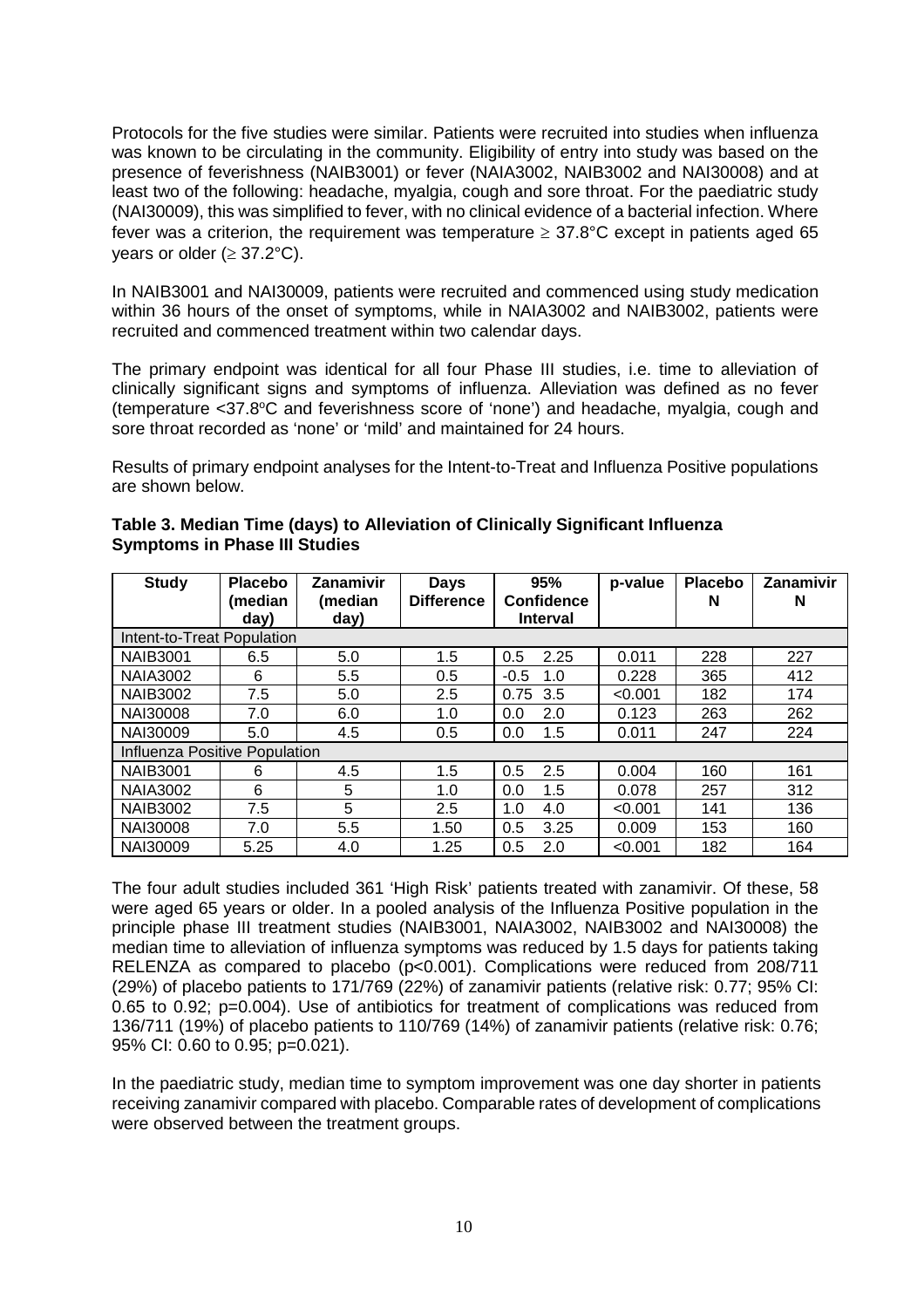Study NAI30008 enrolled patients aged 12 years and over, diagnosed with asthma or chronic obstructive pulmonary disease. Baseline status for influenza positive patients is shown in Table 4.

|                 | Placebo (n=153) | Zanamivir (n=160) |
|-----------------|-----------------|-------------------|
| Asthma and COPD | 8 (5%)          | 8(5%)             |
| Asthma only     | 120 (78%)       | 127 (79%)         |
| COPD only       | 23 (15%)        | 25 (16%)          |
| Neither*        | 2(1%)           |                   |

#### **Table 4. Baseline status for influenza positive patients in Study NAI30008**

\*Subjects had asthma/COPD in the opinion of the investigator but did not have a documented history.

The median time to symptom improvement was 1.5 days less in patients receiving zanamivir compared with placebo. Comparable rates of development of complications were observed between the treatment groups (see Section 4.4 SPECIAL WARNINGS AND PRECAUTIONS FOR USE).

There have been no studies of treatment of influenza, where treatment was commenced after 48 hours of onset of symptoms.

#### Prophylaxis

The efficacy of RELENZA in preventing naturally occurring influenza illness has been demonstrated in two post-exposure prophylaxis studies in households (NAIA30010 and NAI30031) and two seasonal prophylaxis studies during community outbreaks of influenza (NAIA3005 and NAI30034). The primary efficacy endpoint in these studies was the incidence of symptomatic, laboratory-confirmed influenza, defined as the presence of two or more of the following symptoms: oral temperature 37.8C or feverishness, cough, headache, sore throat, and myalgia; and laboratory confirmation of influenza by culture, PCR, or seroconversion (defined as a 4-fold increase in convalescent antibody titer from baseline).

Two studies assessed post-exposure prophylaxis in household contacts once a member of the household (the index case) developed an influenza-like illness. Within 1.5 days of onset of symptoms in an index case, each household (including all family members 5 years of age) was randomized to RELENZA 10 mg inhaled once daily or placebo inhaled once daily for 10 days. In the first study (NAIA30010) only, each index case was randomized to the same treatment (RELENZA or placebo) as the other household members. In this study, the proportion of households with at least one new case of symptomatic influenza was reduced from 19% (32 of 168 households) with placebo to 4% (7 of 169 households) with RELENZA (79% protective efficacy). In the second study (NAI30031), index cases were provided with relief medication for supportive care and the incidence of symptomatic influenza was reduced from 19% (46 of 242 households) with placebo to 4% (10 of 245 households) with RELENZA (81% protective efficacy). Results were similar in the subgroups with influenza A or B.

Two seasonal prophylaxis studies assessed RELENZA 10 mg inhaled once daily versus placebo inhaled once daily for 28 days during community outbreaks. In study NAIA3005, patients had to be part of a university community during an influenza outbreak, be aged 18 years or older and enter the study within 72 hours of an outbreak being declared. In this study the incidence of symptomatic influenza was reduced from 6.1% (34 of 554) with placebo to 2.0% (11 of 553) with RELENZA (67% protective efficacy).

In the second study (NAI30034), community-dwelling subjects, 12 years and older, who were at high risk of complications from influenza were enrolled. High risk was defined as subjects >65 years of age, subjects with diabetes mellitus and subjects with chronic disorders of the pulmonary or cardiovascular systems. The study was conducted during a season with low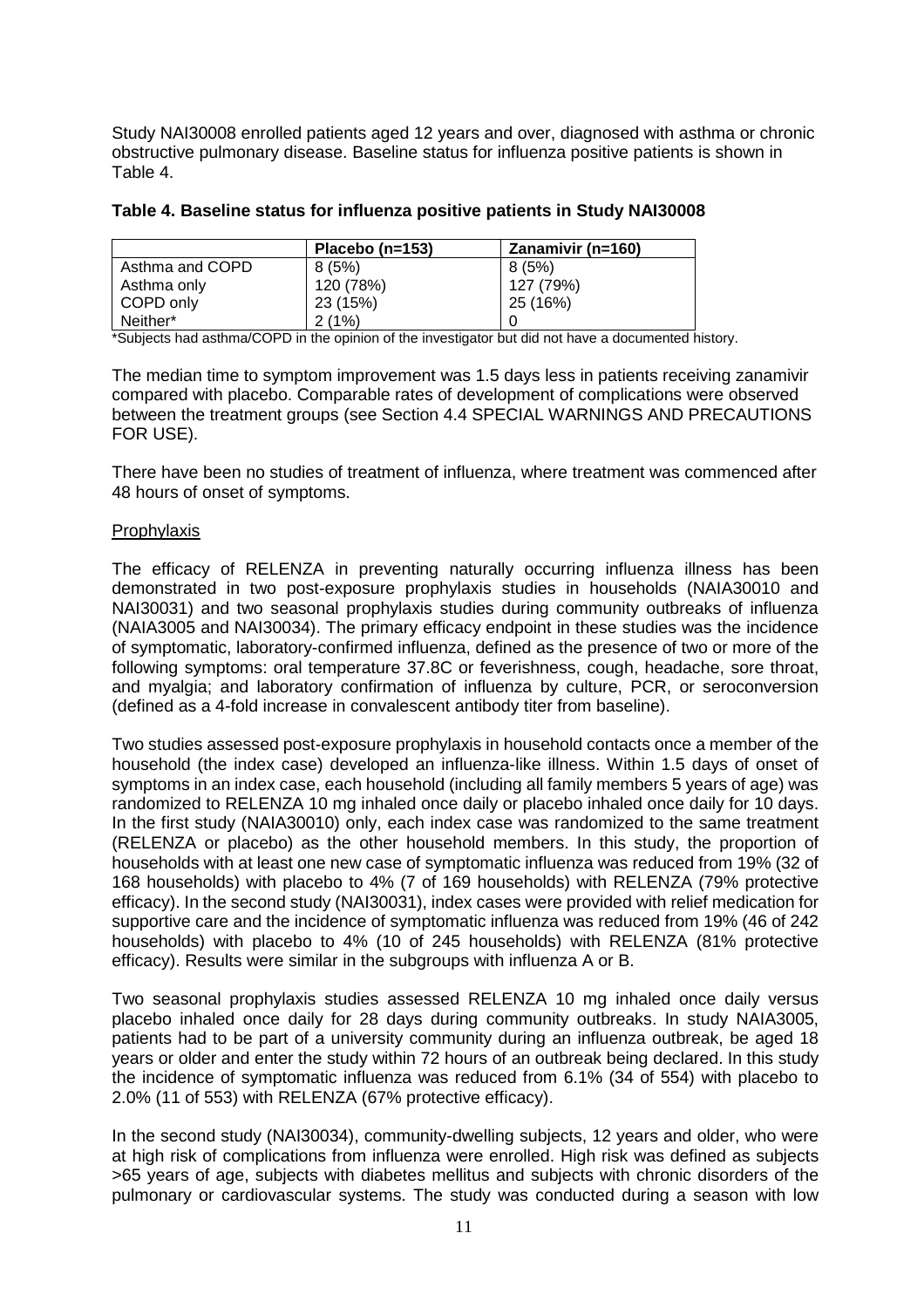influenza activity. Despite this, the study demonstrated statistically significant protective benefit in subjects who received RELENZA. The incidence of symptomatic influenza was reduced from 1.4% (23 of 1,685) with placebo to 0.2% (4 of 1,678) with RELENZA (83% protective efficacy).

Results of the primary efficacy endpoint analysis are presented for the Intent To Treat population for each of the studies are shown below.

| <b>Study</b>          |                             | <b>Cases of Influenza</b> |         | Approximate<br><b>Relative Risk</b> | <b>Protective</b><br>Efficacy (%) |
|-----------------------|-----------------------------|---------------------------|---------|-------------------------------------|-----------------------------------|
|                       | <b>Placebo</b><br>$n/N$ (%) | Zanamivir<br>$n/N$ (%)    |         | $(95% \text{ Cl})$                  |                                   |
| NAI300101             | 32/168 (19)                 | 7/169(4)                  | < 0.001 | 0.21(0.11, 0.43)                    | 79                                |
| NAI300311             | 46/242 (19)                 | 10/245(4)                 | < 0.001 | 0.19(0.10, 0.36)                    | 81                                |
| NAIA3005 <sup>2</sup> | 34/554(6)                   | 11/553(2)                 | < 0.001 | 0.33(0.17, 0.61)                    | 67                                |
| NAI30034              | 23/1685 (1)                 | $4/1678$ (<1)             | < 0.001 | 0.17(0.07, 0.44)                    | 83                                |

**Table 5. Summary of Primary Efficacy Analyses: Primary Studies (ITT Population)**

1. In at least one contact case in the family/household

2. In all subjects (not just non-vaccinated subjects)

| Table 6. Summary of Primary Efficacy Analyses by age in pivotal studies (ITT Population) |  |  |
|------------------------------------------------------------------------------------------|--|--|
|------------------------------------------------------------------------------------------|--|--|

| <b>Study</b>                    | Age group<br>(years) | Contact cases/subjects with symptomatic<br>laboratory confirmed influenza |                   |  |
|---------------------------------|----------------------|---------------------------------------------------------------------------|-------------------|--|
|                                 |                      | Placebo n/N (%)                                                           | Zanamivir n/N (%) |  |
| <b>Family/Household Studies</b> |                      |                                                                           |                   |  |
| <b>NAI30010</b>                 | $5 - 6$              | 4/33(12)                                                                  | 1/28(4)           |  |
|                                 | $\frac{1}{7}$ - 11   | 7/91(8)                                                                   | 2/89(2)           |  |
|                                 | $12 - 16$            | 2/64(3)                                                                   | 2/65(3)           |  |
|                                 | $17 - 34$            | 4/53(8)                                                                   | 1/58(2)           |  |
|                                 | $35 - 49$            | 21/160 (13)                                                               | $1/151$ (<1)      |  |
|                                 | $50 - 64$            | 1/20(5)                                                                   | 0/23              |  |
|                                 | $65+$                | 1/2(50)                                                                   | 0/0               |  |
| <b>NAI30031</b>                 | $5 - 6$              | 4/26(15)                                                                  | 1/36(3)           |  |
|                                 | $7 - 11$             | 15/128 (12)                                                               | 6/122(5)          |  |
|                                 | $12 - 16$            | 9/100(9)                                                                  | 0/124             |  |
|                                 | $17 - 34$            | 6/100(6)                                                                  | 3/91(3)           |  |
|                                 | $35 - 49$            | 20/240 (8)                                                                | $2/250$ (<1)      |  |
|                                 | $50 - 64$            | 1/32(3)                                                                   | 0/31              |  |
|                                 | $65+$                | 0/4                                                                       | 0/7               |  |
| <b>Community Studies</b>        |                      |                                                                           |                   |  |
| <b>NAIA3005</b>                 | $17 - 34$            | 27/416(6)                                                                 | 9/416(2)          |  |
|                                 | $35 - 49$            | 5/116(4)                                                                  | 2/105(2)          |  |
|                                 | $50 - 64$            | 2/21(10)                                                                  | 0/31              |  |
|                                 | $65+$                | 0/1                                                                       | 0/1               |  |
| <b>NAI30034</b>                 | $12 - 16$            | 3/55(5)                                                                   | 1/51(2)           |  |
|                                 | $17 - 34$            | 4/114(4)                                                                  | $1/123$ (<1)      |  |
|                                 | $35 - 49$            | 7/246(3)                                                                  | $1/128$ (<1)      |  |
|                                 | $50 - 64$            | 4/320(1)                                                                  | 0/330             |  |
|                                 | $65+$                | $5/950 (=1)$                                                              | $1/946$ (<1)      |  |

Two prophylaxis studies conducted in a nursing home setting assessed RELENZA 10 mg once daily for 14 days compared with standard of care in the prevention of influenza infection. In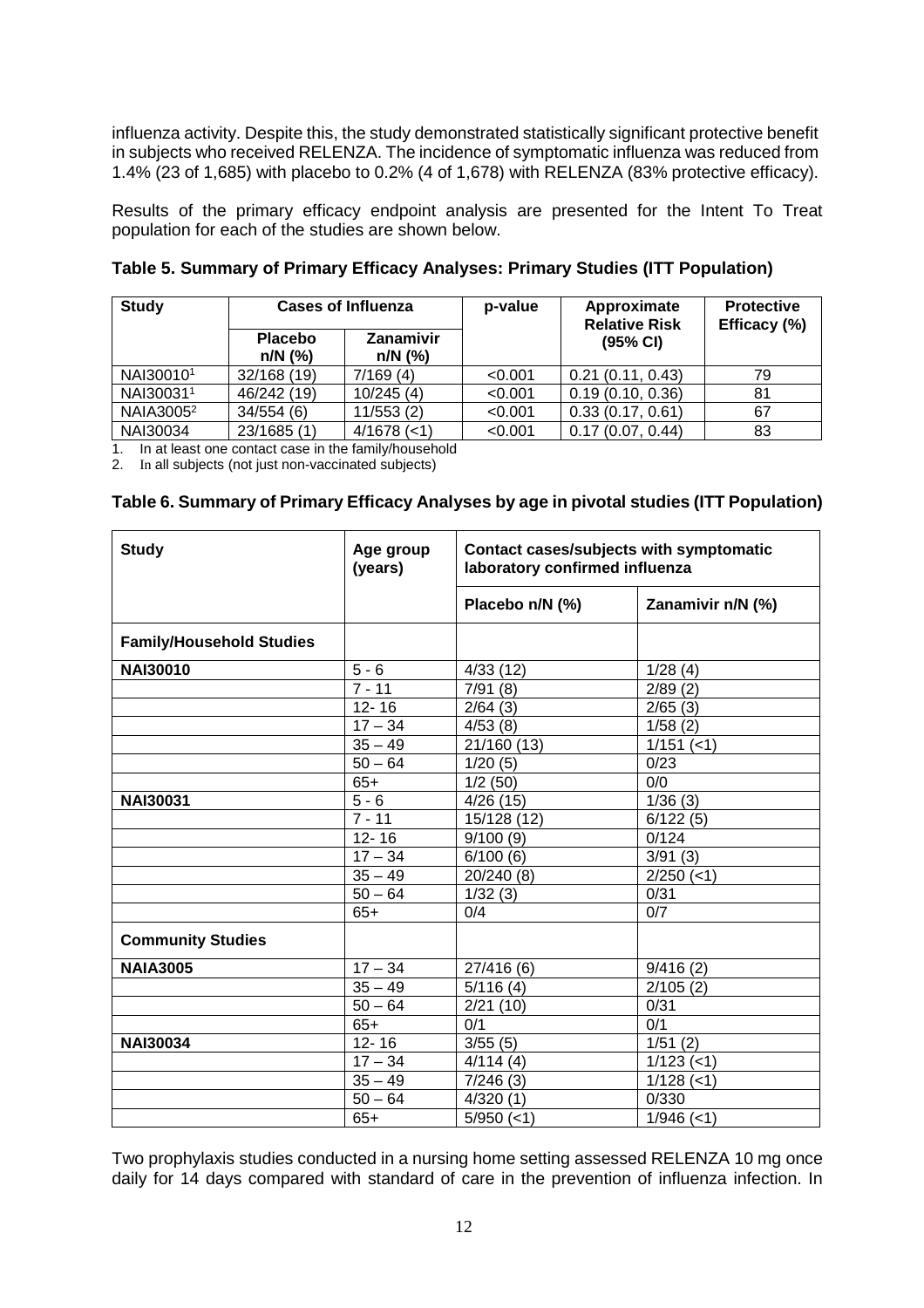study NAIA3003 standard of care was rimantadine for influenza A and placebo for influenza B. In study NAIA3004 standard of care was placebo. There was no upper age limit, and once an influenza outbreak was declared in the nursing home, study treatment was initiated. The primary endpoint for both studies was the proportion of subjects who during prophylaxis, developed a new sign or symptom and had laboratory confirmation of influenza. The results of Study NAIA3003 showed a trend toward efficacy against an active comparator, although the results did not reach statistical significance (protective efficacy 56%, p-value 0.085). The results of Study NAIA3004 did not demonstrate significant protective efficacy (protective efficacy 29%, p-value 0.355).

## **5.2 PHARMACOKINETIC PROPERTIES**

# **Absorption**

Pharmacokinetic studies in man following inhalation of zanamivir suggest that approximately 4-17% of the dose is absorbed into the systemic circulation. Serum zanamivir concentrations generally peak within 1-2 hours.

## **Distribution**

After oral inhalation, zanamivir is widely deposited in the respiratory tract mucosa, thus delivering the drug to the site of influenza infection. The two major sites of deposition are the oropharynx and the lungs (mean 77.6% and 13.2%, respectively). Following twice daily administration of zanamivir 10 mg by oral inhalation, the median trough concentrations of zanamivir measured at the epithelial layer of the airways (the major sites of influenza viral replication) ranged from 326 ng/mL to 891 ng/mL. These trough concentrations are multiplefold in excess of the *in vitro*  $IC_{50}$  (<1 to 2.6 ng/mL) values for influenza virus neuraminidase for various influenza A (N1 and N2 subtypes) and B viruses. Despite a large proportion of the inhaled dose being swallowed, the absolute oral bioavailability is low (about 2%) and swallowed drug does not contribute significantly to systemic exposure. As an index of systemic absorption, between 3.8% to 17% (median values) of the inhaled dose as dry powder via DISKHALER was excreted unchanged in the urine. There is no evidence of modification in kinetics after repeated dosing with inhaled administration. The plasma protein binding of zanamivir is low, less than 10%, as shown by *in vitro* assay in the presence of 0.5 and 10 micrograms/mL zanamivir.

## **Metabolism**

Animal and human studies show that zanamivir is excreted as unchanged drug. Chromatographic profiling of urine samples from rats, dogs and rabbits show no evidence of biotransformation. These findings indicate that zanamivir does not undergo metabolism.

## **Excretion**

The median serum half-life of zanamivir following intravenous administration ranges from 1.5 to 3.1 hours. The delayed serum half-life following oral inhalation (range 2.5 to 5.1 hours) reflects slow systemic absorption by this route. Zanamivir is excreted unchanged in the urine. Total clearance ranges from 2.5 to 10.9 L/h as approximated by urinary clearance. Elimination is complete within 24 hours.

## **Pharmacokinetics in Renal Impairment**

Dose modification is not required.

Drug clearance is proportional to creatinine clearance; a 50% reduction in renal clearance results in a corresponding 50% reduction in serum clearance of zanamivir. In a single dose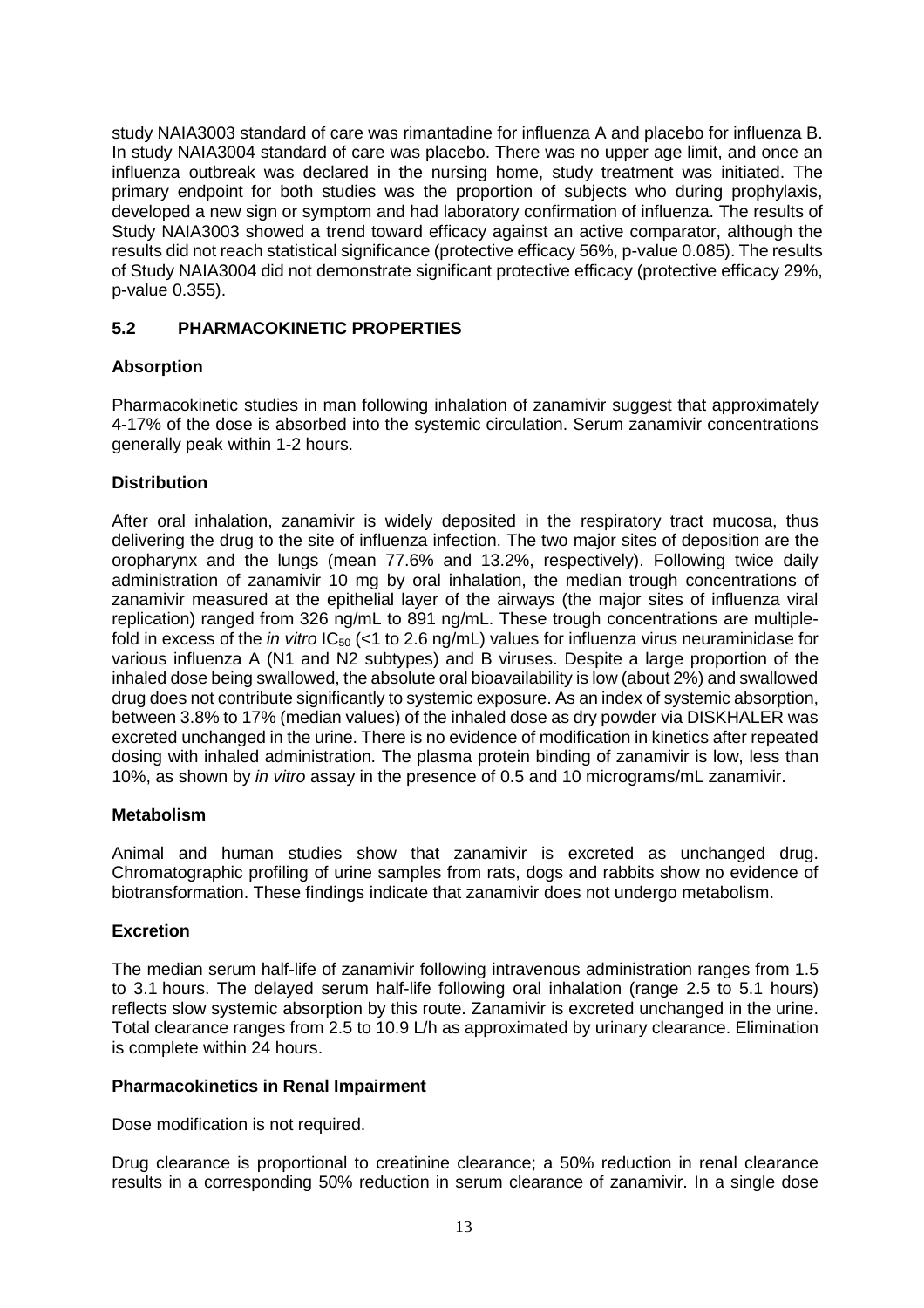study with intravenous zanamivir (2 mg or 4 mg), in patients with severe renal impairment (creatinine clearance <25 mL/min), systemic exposure to zanamivir was increased approximately 7 fold relative to patients with normal renal function. However, oral inhalation results in very low systemic exposure (approximately 4 to 17% of the dose administered) and in studies much higher systemic exposure (600 mg IV for 5 days) was well tolerated.

# **Pharmacokinetics in Paediatric Patients**

In an open-label single-dose study the pharmacokinetics of zanamivir have been evaluated in twenty-four children aged 3 months to 12 years using nebulised (10 mg) and dry powder (10 mg) inhalation formulations. Six patients had either undetectable zanamivir concentrations or had low drug concentrations after 1.5 hours. Eleven patients, aged 5 to 12 years, administered the dry powder formulation had  $C_{\text{max}}$  median values of 43 ng/mL (range 15 to 74) and AUC∞ median values of 167 ng.hour/mL (range 58 to 279).

# **5.3 PRECLINICAL SAFETY DATA**

## **Genotoxicity**

Zanamivir was not genotoxic in standard assays for gene mutation (i.e. Ames test, mouse lymphoma cell) or chromosomal damage (human peripheral lymphocyte and mouse micronucleus assay.)

# **Carcinogenicity**

In 2 year rat and mouse oncogenicity studies of aerosolised zanamivir administration, resulting in maximum systemic exposures of 17*x* and 19*x* respectively, of the clinical exposure, there were no neoplastic findings considered related to study drug treatment. In male rats, the incidence of lymphomas was slightly higher for the high dose group (approximately 30- 50 mg/kg/day) compared to the control group; there was no dose relationship. Studies in mice and female rats exposed to similar aerosol concentrations of zanamivir showed no increase in lymphoma incidence.

# **6 PHARMACEUTICAL PARTICULARS**

## **6.1 List of excipients**

Lactose monohydrate.

## **6.2 Incompatibilities**

Incompatibilities were either not assessed or not identified as part of the registration of this medicine.

## **6.3 Shelf life**

In Australia, information on the shelf life can be found on the public summary of the Australia Register of Therapeutic Goods (ARTG). The expiry date can be found on the packaging.

## **6.4 Special precautions for storage**

Store below 30°C.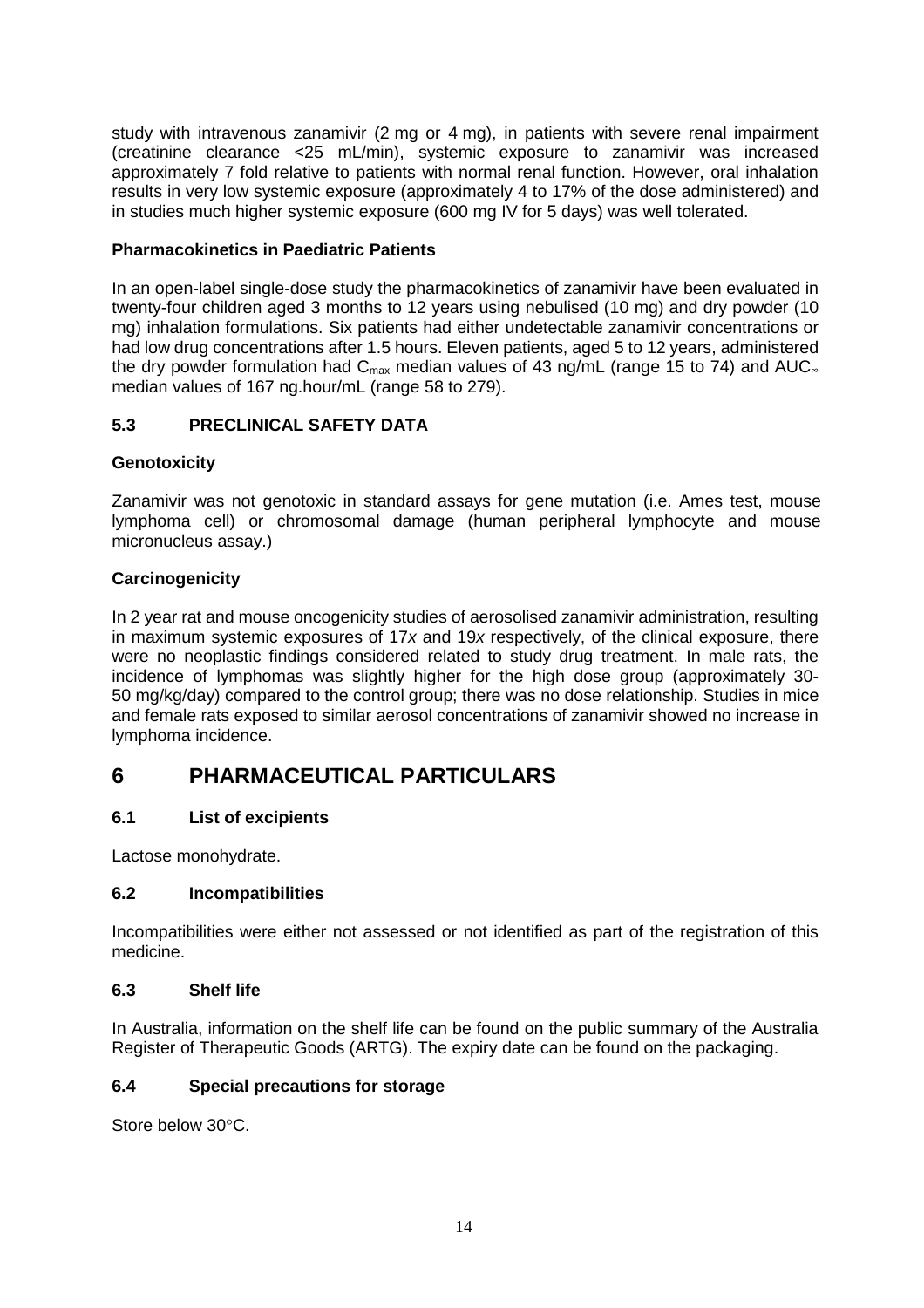# **6.5 Nature and contents of container**

Each RELENZA ROTADISK consists of a circular foil disk with four regularly distributed blisters each containing 5 mg of zanamivir and 20 mg of lactose monohydrate.

The registered pack sizes are:

20 (5 ROTADISKS x 4 blisters) with DISKHALER 28 (7 ROTADISKS x 4 blisters) with DISKHALER 20 (5 ROTADISKS x 4 blisters) with DISKHALER 4 (1 ROTADISK x 4 blisters) (physician sample) 60 (15 ROTADISKS x 4 blisters) with DISKHALER 4 (1 ROTADISK x 4 blisters) with DISKHALER

Not all pack sizes may be distributed in Australia.

# **6.6 Special precautions for disposal**

In Australia, any unused medicine or waste material should be disposed of by taking to your local pharmacy.

# **6.7 Physicochemical properties**

## **Chemical structure**

Chemically, zanamivir is 5-(acetylamino)-4-[(aminoiminomethyl)amino]-2,6-anhydro-3,4,5 trideoxy-D-glycero-D-galacto-non-2-enonic acid, and has the following structural formula:



\* chiral centres

The molecular formula of zanamivir is  $C_{12}H_{20}N_4O_7$  and the relative molecular mass is 332.3.

# **CAS number**

139110-80-8

# **7 MEDICINE SCHEDULE (POISONS STANDARD)**

Schedule 4 – Prescription Only Medicine

# **8 SPONSOR**

GlaxoSmithKline Australia Pty Ltd Level 4, 436 Johnston Street